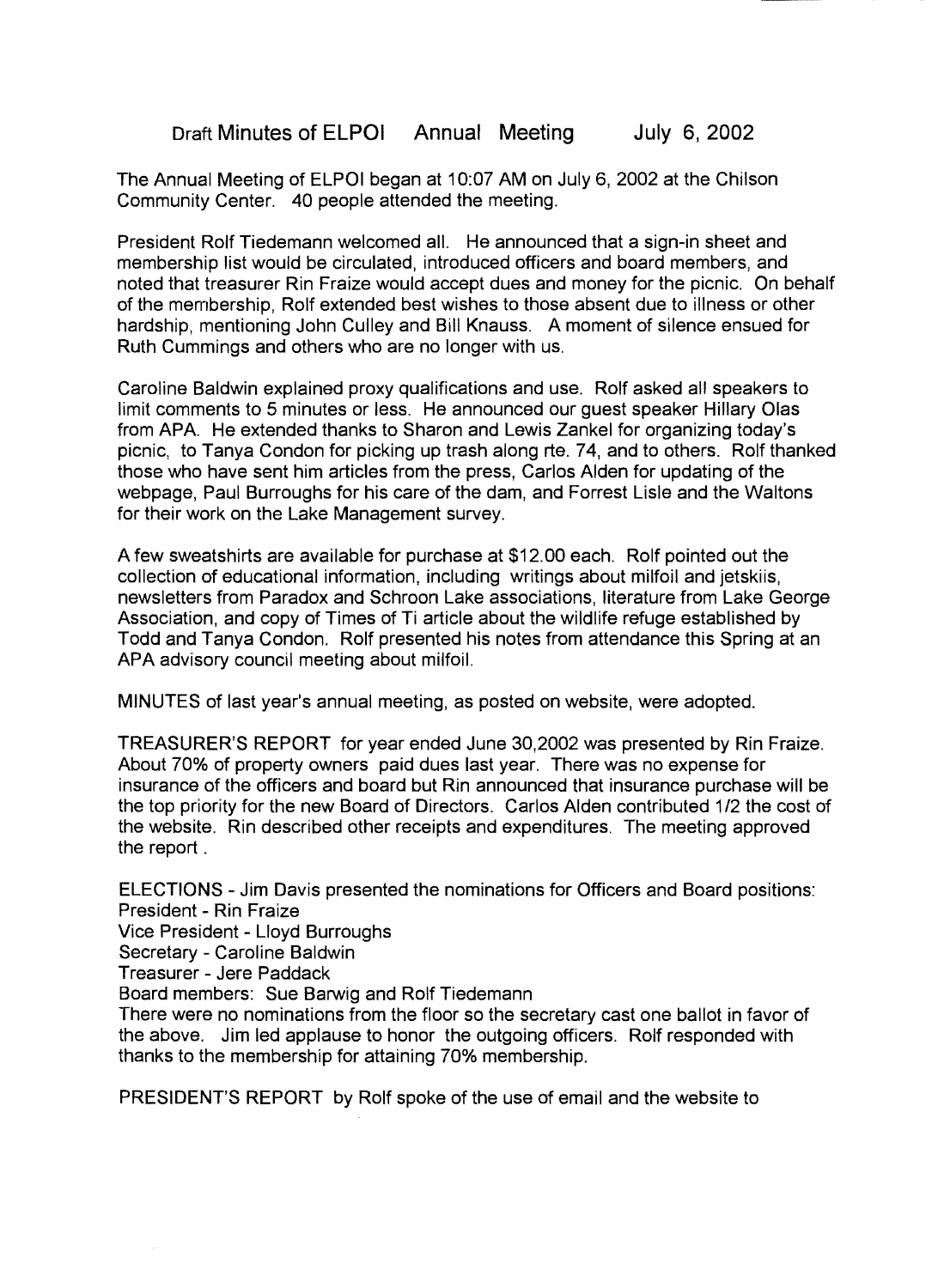disseminate information over the year. Rolf received a short report from Army Corps of Engineers which indicates Eagle Lake is not a good fit for their work but they recognize that milfoil is a problem for us and may be able to help at some point. Lake Management Survey will be addressed under Old Business. CSLAP report on water samples for 2001 has not yet been received. Cost for participation in CSLAP in 2002 will be \$200. Rolf talked with Ti Police Chief Jeff Cook and NYS trooper Major Gillam about speeding on Rte. 74. He invited them to sit in driveways to monitor passing traffic. The police have worked on rte. 74 along the lake issuing citations to many speeders. Insurance for officers and board members was not renewed during the past year because the Board has not found the appropriate kind of insurance. Bill Kral's law firm, which helped ELPOI with incorporation, has given Rolf some advice. Rolf assured the meeting that his contact with that firm will not incur fees to ELPOI.

## COMMITTEE REPORTS included:

1) Adopt-A-Highway - Lloyd Burroughs circulated a sign-up sheet to cover 1/2 mile segments of the road. She has vests, helmets and will take the trash to the dump.

2) The Water Level - Paul Burroughs oversees dam: water level is an inch above goal and should be on target soon. NYS will remove debris collected by ELPOI from dam area. Rolf showed sign (good for 5-year s) which names ELPOI as responsible for dam maintenance in NYS Adopt-a-Resource-Program.

3) Weed and Pollution - samples taken last Fall were not analyzed because lab was unexpectedly and temporarily closed. Cole Hickland will take samples to the lab during late August this year. Jere Paddack questioned "soap" in the lake (Rin assured the meeting that he is not bathing in the lake) and asked about pollution from jet skiis. Bob Stevens said he read ELPOI records back to 1929, finding earlier complaints about foaming waters. The PH is such that the lake foams naturally. Jim Davis confirmed that current foaming is consistent with that of 1940s. Rin noted our good fortune that the lake does not suffer from acid rain nor zebra muscles.

4) Education - Forest Lisle will report on Lake Management Survey when the meeting addresses Old Business.

5) Fish Stocking - Bill Allen submitted numbers on the brown trout stocking in 2001. Andy Belkevich will take over as chairman of this committee.

| by NYS in $2001$ : | by Essex County:  |
|--------------------|-------------------|
| 250 at 14.0 inches | no report to date |
| 3900 at 9.0 inches |                   |

7) Membership - Lloyd Burroughs reported that about 70% of property owners were members last year and we hope to do as well this year.

8) Rte. 74 Construction - Todd Condon passed around data sheets about Neighborhood Watch Program. He is in contact with NYS Dept. of Transportation to monitor plans for Rte. 74. Before NY state rebuilds the causeway bridge, Rolf suggests ELPOI consider possible options and make a recommendation to the state.

Rolf called for volunteers to help with committee work. Rin called for the meeting to applaud Paul Burroughs for the work he has done in caring for the dam.

OLD BUSINESS - Rolf reported efforts to obtain the DOS \$15,000/\$7500 grant are still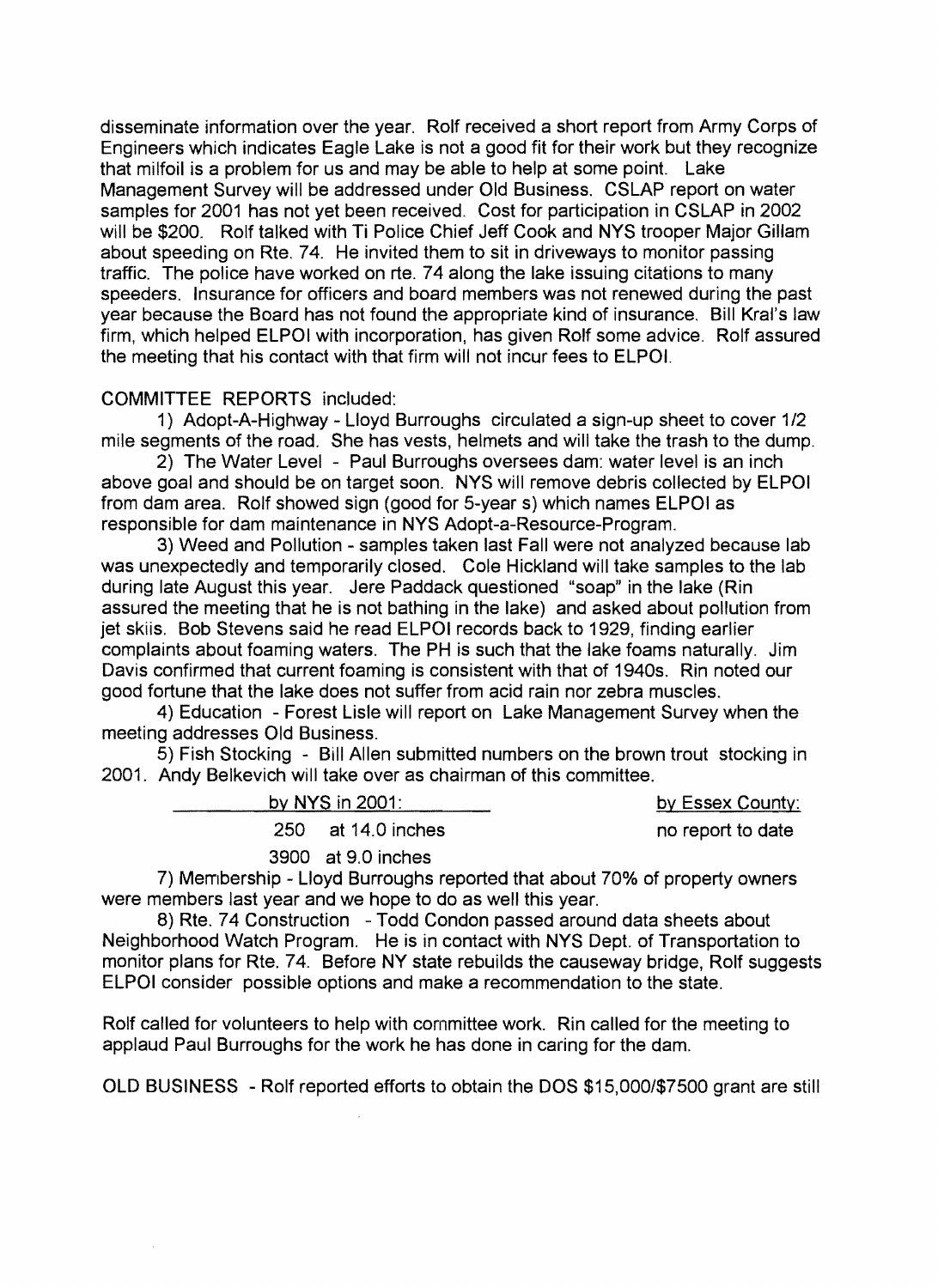ongoing and paperwork is underway through Crown Point for the \$25,000 grant though Sen. Stafford's office. Rolf learned through telephone calls to NYS offices that about \$18,000 remains in earlier grants to COLAM for Sonar demonstration projects.

Lake Management Survey results from 39 respondents were collated by Forrest Lisle and the Waltons and results were typed by David Porter. Forrest reported that strongest majority of responders want continued planning for both SONAR use and moth/weevil use. Rin pointed out that any funds collected for milfoil control would go to the Town of Crown Point as the repository of funds. Town of Ticonderoga will oversee any work done at lake. 33 of the 39 respondents are seasonal reside 33 of the 39 respondents are seasonal residents; over 1/2 of respondents have used lake for 30 years or more. Elizabeth Walton reported that many respondents reported ignorance of DEC and APA regulations. She suggested the education committee research regulations and provide that information to the membership. She pointed out that most respondents are concerned about clean up at the camp ground; many want the boat launch left natural, i.e. not paved; and many noted traffic concerns and opposition to jet skiis on the lake.

The meeting briefly discussed jet skiis as a safety and pollution issue. Only one survey respondent was in favor of jet skiis on the lake. Towns can ban them from a lake. The meeting seemed to feel the jet skiis are not a major problem now. Andy Belkevich called for marking more milfoil beds so boats might avoid them. Recently, Andy took the President of the NY State Conservation Council for a tour of the lake, noting where the milfoil is prolific. This official may be a good advocate for our lake.

Revision of the bylaws - proposed revisions were posted on the web. Changes must be approved by two meetings of the membership. Proposals are:

Add email as a method of notifying members of meetings

Eliminate position of Chairman of the Board of Directors

Officers must be members and will be voting members of the Board

Annual meeting will be held in July or August

The meeting unanimously approved the proposed revisions.

Adirondack Research Council (ARC) - Eagle Lake has withdrawn from participation as ARC is not a good fit for ELPOI participation.

NEW BUSINESS - Survey proposed that donations to Chilson Fire Department and Ticonderoga Emergency Squad be increased to \$100; donation to Moses Luddington Hospital will remain at \$50.00. Meeting approved these proposals.

ELPOI will continue membership in FOLA.

Guest Speaker Hillary Olas of APA was introduced. She is funded by an EPA grant, located in Raybrook, and is working with an advisory panel drawn from regional agencies and other interested parties to develop a strategic plan to monitor and manage invasive plants in APA through education, outreach, and monitoring.

Paradox Lake picnic is on July 14. ELPOI members are welcome to attend. Paradox